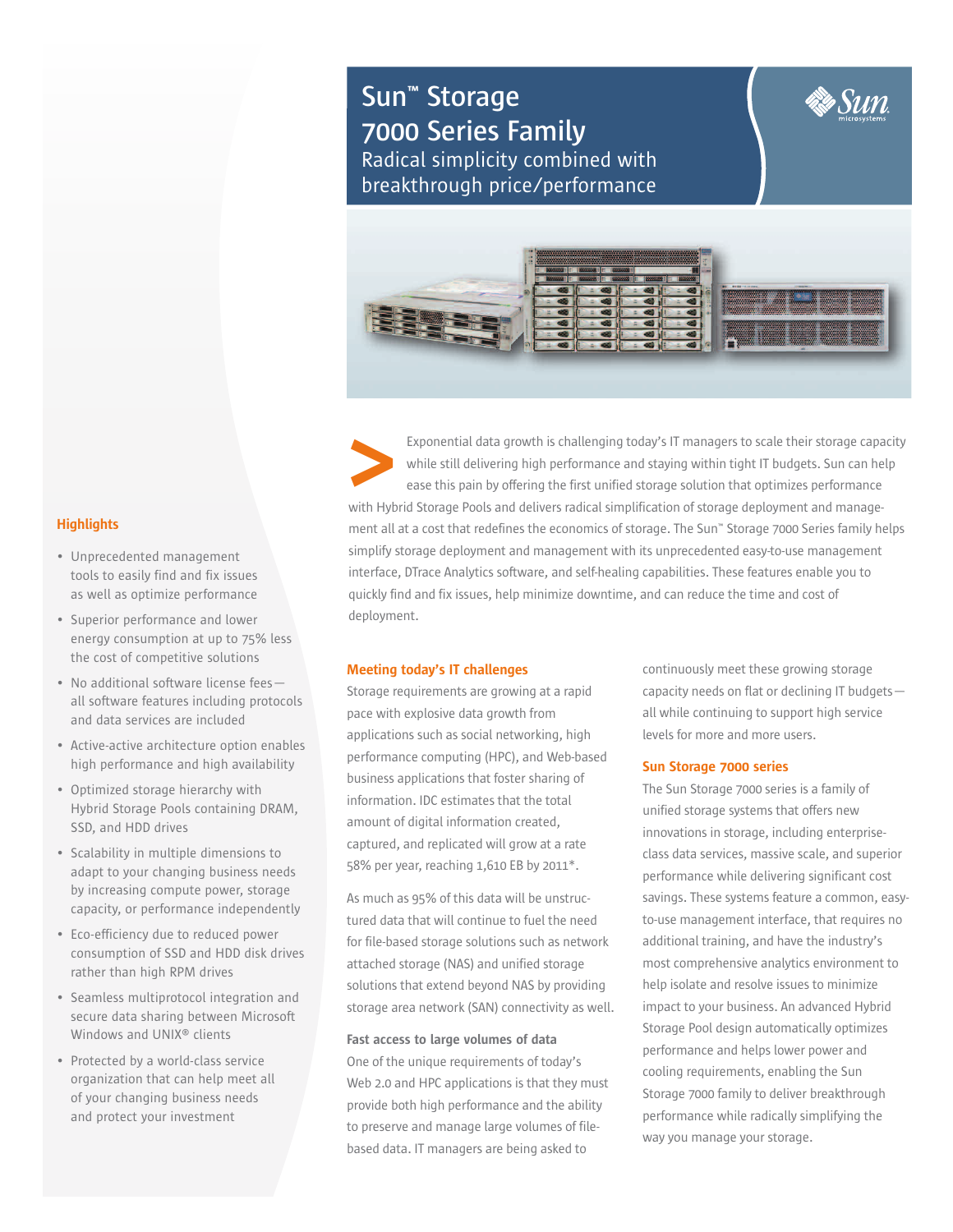# **Storage that is easy to deploy, analyze, and optimize**

Provisioning and management is dramatically simplified in Sun Storage 7000 series systems through the easy-to-use management interface that takes the guess work out of system installation, configuration, and tuning.

DTrace Analytics software provides the industry's only comprehensive and intuitive analytics environment. Administrators have all of the tools they need to quickly identify and diagnose system performance issues, perform capacity planning, and debug live storage and networking problems before they become challenging for the entire network. The real-time analysis and monitoring functionality is based on the award winning DTrace facility in OpenSolaris and utilizes built-in instrumentation to provide in-depth analysis of key storage subsystems. Systems also include the comprehensive selfhealing capabilities of Sun's Fault Management Architecture (FMA). FMA automatically and silently detects and diagnoses underlying system problems and automatically responds by taking faulty components offline.

# **Performance and scalability to meet your business needs**

To deliver high performance using cost-effective components, the Sun Storage 7000 series file system, ZFS, seamlessly optimizes access to the different types of media in the Hybrid Storage Pools. ZFS was designed to automatically recognize different I/O patterns and place data in the best storage media for optimal performance.

ZFS transparently executes writes to low latency SSD media so that writes can be quickly acknowledged, allowing the application to continue processing. ZFS then automatically flushes the data to SATA drives as a background task. Another type of SSD media acts as a cache to reduce read latency and ZFS also transparently manages the process of copying

frequently accessed data into this cache to seamlessly satisfy read requests from clients.

#### **Scalability in multiple dimensions**

Unlike traditional storage architectures, Sun's unified storage systems support scalability in multiple dimensions with the ability to scale I/O throughput, processor performance, and total storage capacity to meet your application needs. As application requirements change, IT managers can choose to:

- Increase computational power by adding more CPUs and cache
- Expand total capacity by adding enterprise class SATA drive expansion units
- Increase performance using additional SSD to buffer storage reads and/or writes

#### **Easy on your budget**

Sun's Unified Storage Systems deliver higher performance at up to 75% less cost than traditional storage solutions by utilizing costeffective components and providing a rich set of built-in software features. While many other vendors charge license fees for protocols and data services such as CIFS, NFS, HTTP, and Replication, these and other software features are included in the price of Sun Unified Storage Systems. No additional software licenses are required. The systems also offer economic value by reducing energy consumption and datacenter space requirements. Energy efficiency is improved through the use of 7200 RPM drives and SSD, both of which require significantly less power to operate than 15K RPM drives.

#### **A range of configurations**

To meet a variety of customer needs for capacity, price and performance, the Sun Storage 7000 series family comes in three different configurations plus a cluster configuration that offers maximum availability.

All non-clustered systems come bundled with the same software including data protocols, replication, compression, and DTrace Analytics software for system troubleshooting and

performance optimization. Clustered systems include an additional software module for cluster software features.

#### **Sun Storage 7110 system**

This entry level easy-to-install storage appliance is well suited for small to medium size businesses, and departments, or remote offices of large corporations. It uses the same software as the high-end configurations, and delivers a 2 TB of raw capacity in a 2U package using 10K RPM SAS drives. With the Sun Storage 7110 system, customers can acquire easy-to-use enterprise data management functionality at entry level costs.

#### **Sun Storage 7210 system**

The Sun Storage 7210 system is a mid-range configuration that radically simplifies enterprise storage management and offers extremely high density with up to 44 TB of raw capacity in a 4U system. This system includes write-optimized SSD, so it is ideal for organizations that require high volume throughput for write operations and yet do not require the extensive capacity available in the high-end Sun Storage 7410 system. Such customers can conserve rack space and achieve additional savings in energy consumption by deploying their application using the Sun Storage 7210 system. The system utilizes 7200 RPM SATA II drives to achieve high energy efficiency.

#### **Sun Storage 7410 system**

This high-end unified storage system is available in a single or cluster configuration. It offers radically simplified storage management and up to 576 TB\*\* of raw capacity for extreme scalability. The Sun Storage 7410 system also delivers superior performance while reducing energy consumption with its inventive Hybrid Storage Pool architecture.

The Sun Storage 7410 Cluster System features an active-active architecture with no single point of failure that enables high performance and high availability to maximize business productivity.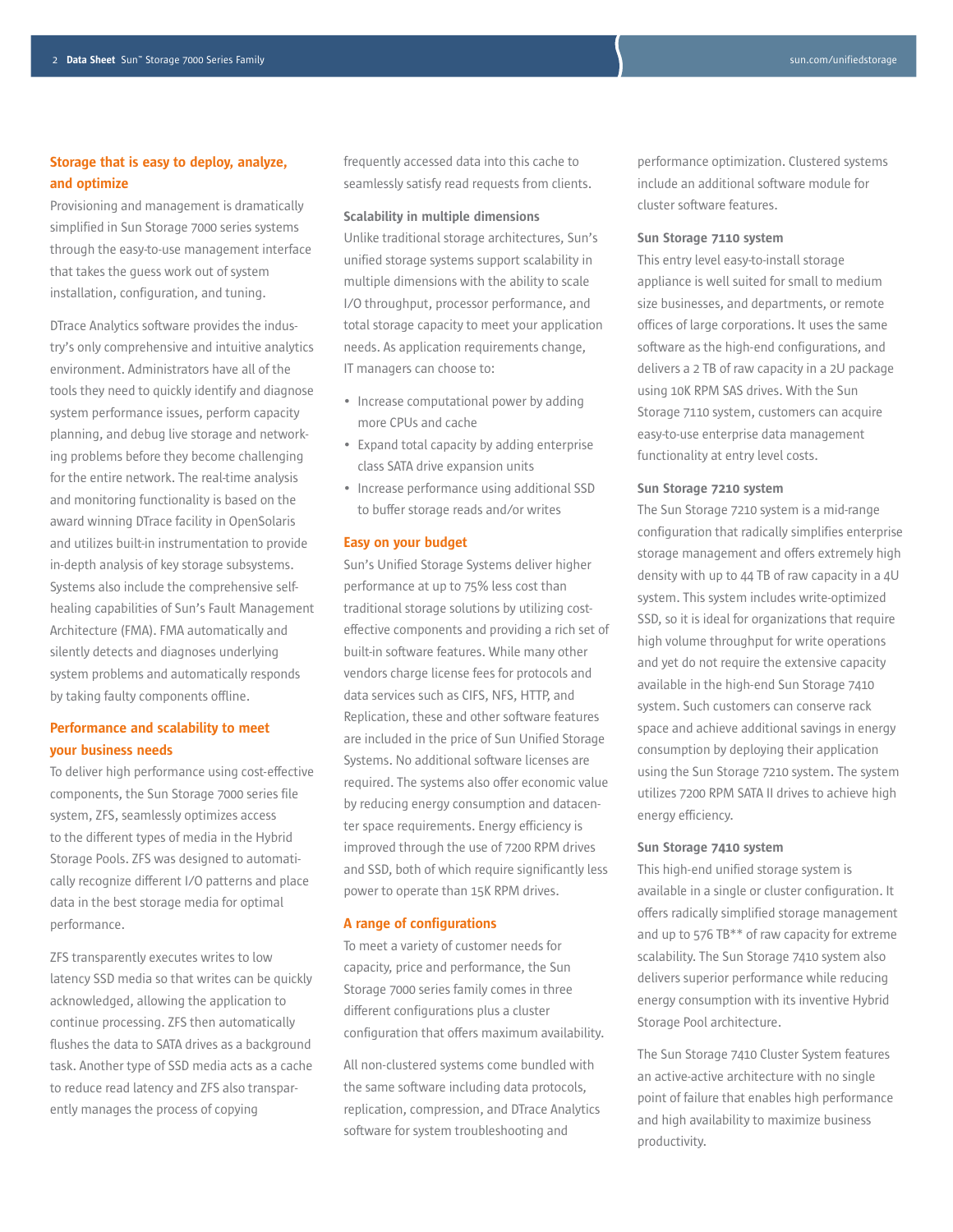This system is ideal for organizations with demanding performance requirements and where rapid growth in file-based information is expected. It enables customers to start small (10 TB) and then increase storage capacity, computational power, or read/write cache to meet their changing business needs. Like the Sun Storage 7210 system, this configuration also utilizes 7200 RPM SATA II drives for high energy efficiency. With the Sun Storage 7410 system, customers achieve maximum scalability and performance combined with conservation of power, space, and cooling.

For customers that require maximum protection against downtime, the Sun Storage 7410 system also supports a two-node cluster configuration, which has no single point of failure.

#### **Excellence from day one**

Sun service professionals help you address storage challenges by delivering integrated services that optimize and manage storage performance including assessment, installation, migration and support.

• Sun's advanced Installation Service and enhanced support offerings provide the services you need to successfully install, optimize and maintain your 7000 Unified Storage System. Advanced install goes beyond basic install to include select setup and configuration. A SunSpectrum service plan for your Sun Storage 7000 offers you the features of a Sun StorageTek hardware and a Sun software service plan under a single contract including: around-the-clock access

to online resources, Sun VIP Interoperability support plus access to software releases and updates.

- Sun<sup>sm</sup> Unified Storage Data Migration Service provides the expertise to architect, migrate, manage and validate you Sun Unified Storage system quickly, smoothly and securely.
- Sun Managed Services for storage can provide best practices around the monitoring and management of storage utilization and system processes.

Covering over 140 countries, Sun service professionals can help you gain and sustain measurable results with the reliability and flexibility that you require.

# Sun Storage 7000 Series Family Configurations

|                                          | <b>Key Customer</b>                                                                 | <b>Maximum</b>                            | <b>Space</b>                 | <b>Write Optimized</b> | <b>Read Optimized</b> | <b>Cluster</b> |
|------------------------------------------|-------------------------------------------------------------------------------------|-------------------------------------------|------------------------------|------------------------|-----------------------|----------------|
|                                          | <b>Requirement</b>                                                                  | <b>Storage Capacity</b>                   | (Rack Units)                 | <b>SSD</b>             | <b>SSD</b>            | <b>Option</b>  |
| <b>Sun Storage</b><br><b>7110 system</b> | Low priced entry level<br>system with DTrace<br>Analytics                           | 2TB<br>$(16 \times 2.5"$ SAS disks)       | 2U                           | N                      | N.                    | N.             |
| <b>Sun Storage</b><br><b>7210 system</b> | Mid-range scalability and<br>performance in a compact<br>energy-efficient 4U system | 44 TB<br>$(48 \times 3.5"$ SATA II disks) | 4 <sup>U</sup>               | Up to $36$ GB          | N.                    | N.             |
| <b>Sun Storage</b>                       | Best price/ performance                                                             | 576 TB**                                  | 6U for single system, or 8U  | Up to 16 SSDs for      | Up to 6 per node      |                |
| 7410 system                              | and maximum growth path                                                             | (576 x 3.5" SATA II disks)                | for cluster configuration*** | cluster configuration  | $(600$ GB total)      |                |

# Sun Storage 7000 Series Family Specifications

|                                         | 7110                                                                                                            | 7210                                                                                                            | 7410                                                                                                            |  |  |  |
|-----------------------------------------|-----------------------------------------------------------------------------------------------------------------|-----------------------------------------------------------------------------------------------------------------|-----------------------------------------------------------------------------------------------------------------|--|--|--|
| <b>Architecture</b>                     |                                                                                                                 |                                                                                                                 |                                                                                                                 |  |  |  |
| Processor                               | Quad- Core AMD Opteron                                                                                          | Two Quad-core AMD Opteron                                                                                       | Up to Four Quad-Core AMD Opteron                                                                                |  |  |  |
| Main memory                             | 8 GB                                                                                                            | Up to 64 GB                                                                                                     | Up to 128 GB                                                                                                    |  |  |  |
| Read Flash<br>Accelerator (cache)       | N/A                                                                                                             | N/A                                                                                                             | Up to 600 GB                                                                                                    |  |  |  |
| <b>Standard and optional interfaces</b> |                                                                                                                 |                                                                                                                 |                                                                                                                 |  |  |  |
| Integrated network                      | Four 10/100/1000 Base-T Ethernet ports                                                                          | Four 10/100/1000 Base-T Ethernet ports                                                                          | Four 10/100/1000 Base-T Ethernet ports                                                                          |  |  |  |
| Optional network<br>connectivity        | Dual GigE UTP; Dual GigE MMF; Quad Gigabit Ethernet<br>UTP; Dual 10 GigE Fiber XFP (requires fiber transceiver) | Dual GigE UTP; Dual GigE MMF; Quad Gigabit Ethernet<br>UTP; Dual 10 GigE Fiber XFP (requires fiber transceiver) | Dual GigE UTP; Dual GigE MMF; Quad Gigabit Ethernet<br>UTP; Dual 10 GigE Fiber XFP (requires fiber transceiver) |  |  |  |
| Optional tape<br>backup HBA             | Dual channel 4 Gb FC HBA;<br>dual channel Ultra320 SCSI HBA                                                     | Dual channel 4 Gb FC HBA;<br>dual channel Ultra320 SCSI HBA                                                     | Dual channel 4 Gb FC HBA;<br>dual channel Ultra320 SCSI HBA                                                     |  |  |  |